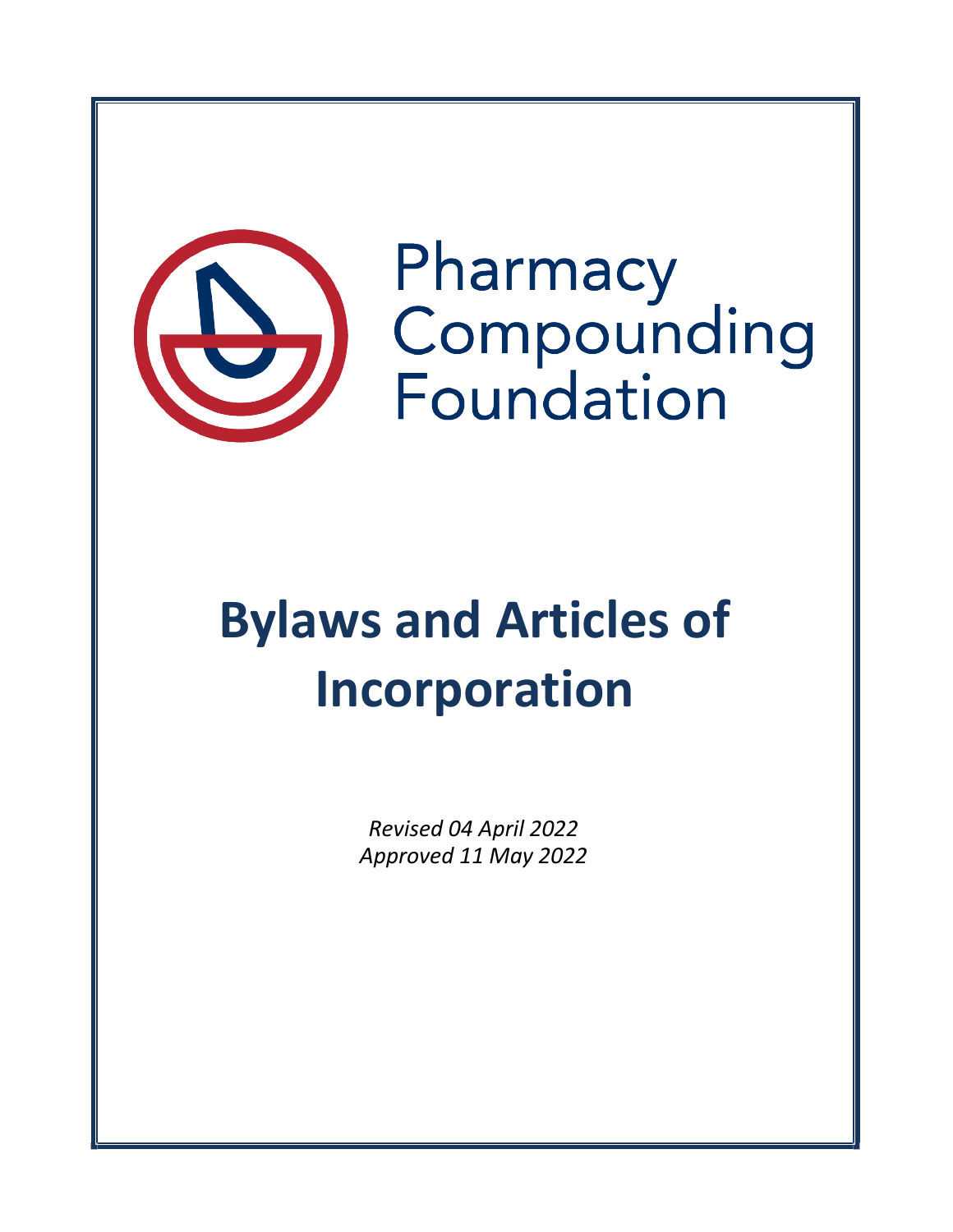

### **Article I Name, Seal and Purposes**

- 1. NAME. The name of this Corporation is the PHARMACY COMPOUNDING FOUNDATION ("the Foundation"), a non-stock corporation, incorporated in the state of Texas, with principal offices at 100 Daingerfield Road, Ste 401, Alexandria, Virginia 22314.
- 2. SEAL. The seal of the Foundation, if any, shall be such as from time to time may be approved by the Foundation Board of Directors. The Foundation Seal shall have inscribed thereon the name of the Foundation and the words "Incorporated 2003".
- 3. MISSION STATEMENT. The mission of the Foundation shall be to advance pharmacy compounding practice and the profession for the benefit of patients.
- 4. VISION STATEMENT. The vision of the Foundation shall be to enhance patients' quality of life with compounded medications.
- 5. PURPOSES. The Foundation will strive to escalate the positive impacts of compounding pharmacy through:
	- Funding educational programs and research initiatives that enhance the quality, safety, responsiveness, and credibility of compounding pharmacy;
	- Encouraging curricular endorsement of the fundamental proficiencies essential to compounding pharmacy practice through alliances with educational institutions and accreditation bodies; and
	- Sponsoring public and professional education programs that aspire to acquaint healthcare professionals and the public with the services and issues related to pharmacy compounding.

#### **Article II Offices and Membership**

1. OFFICES. The principal office of the Foundation shall be as stated in Article 1, Section 1. The Foundation may have such other offices as the Board of Directors may from time to time establish.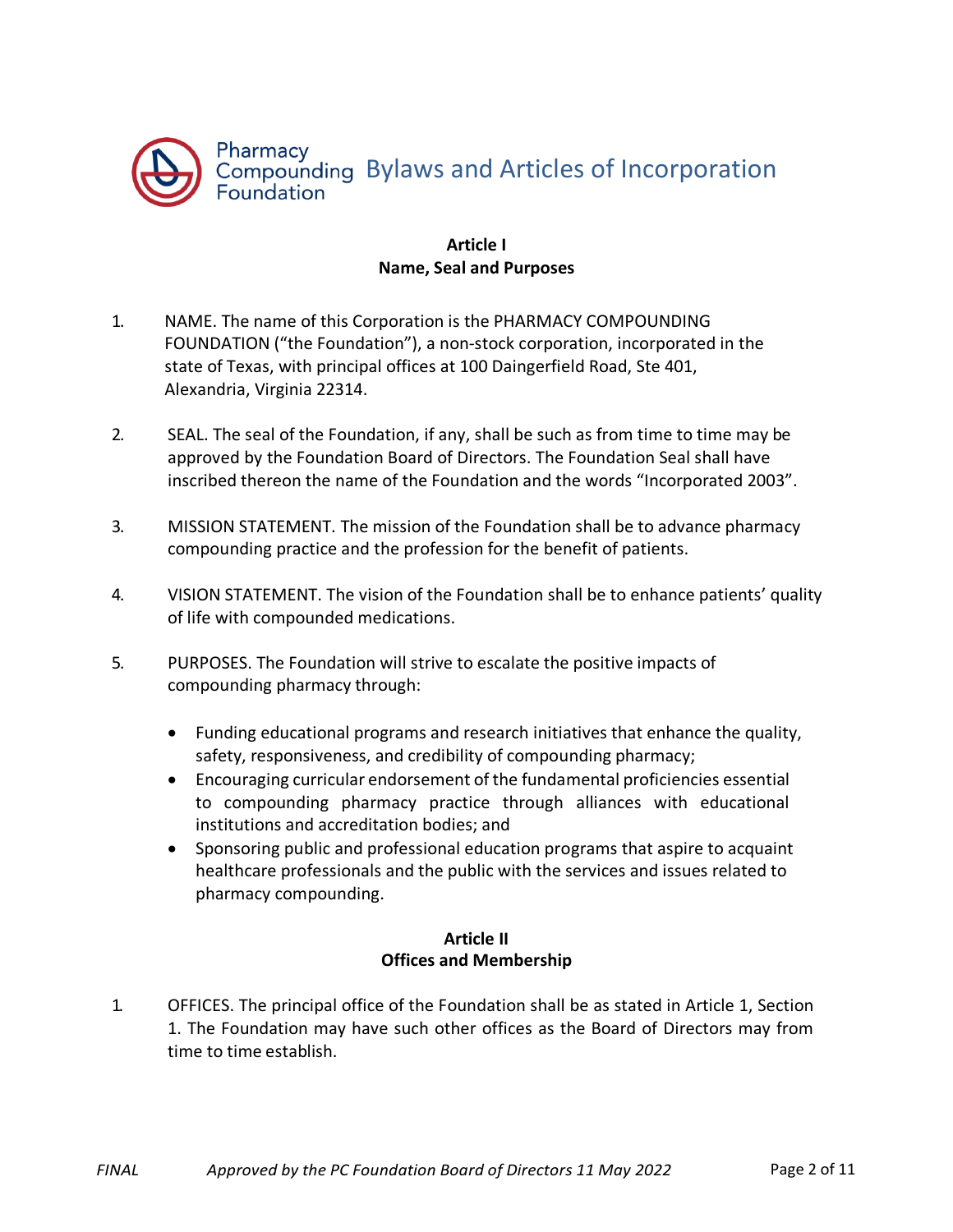2. MEMBERS. All governance of the Foundation is vested in the Board ofDirectors. There shall be no other forms of members of the Foundation.

## **Article III Board of Directors**

- 1. GENERAL POWERS. The affairs of the Foundation shall be managed by its Board of Directors, which may exercise all powers of the Foundation and perform all lawful acts for and on behalf of the Foundation.
- 2. NUMBER/TENURE OR TERMS OF OFFICE. The number of voting Directors shall be nine (9) who each hold office for a term of two (2) years. Terms for incoming directors shall commence on the first day of January. In addition, the current Chairman of the Board of Directors of the Alliance for Pharmacy Compounding shall be an ex officio member, entitled to attend all meetings and discussions, but not entitled to a vote. To be a member of the Board of Directors, a person shall be committed to the mission of the Pharmacy Compounding Foundation. No Director may serve more than two (2) consecutive terms. A Director may serve an additional term if serving as the President.
- 3. SELECTION AND APPOINTMENT. Two (2) members of the Foundation Board of Directors shall be appointed directly by the Board of Directors of the Alliance for Pharmacy Compounding ("the Alliance"). The remaining seven (7) Directors shall be elected by a majority vote of then-current Board of Directors of the Foundation after a nomination process to be prescribed by the Board and revised from time to time as the Board sees fit. There shall be a call for nominations published by the Pharmacy Compounding Foundation no later than September 1 each year. The nomination period shall remain open for no less than twenty (20) days. Elections and or appointments to Directors whose terms are expiring shall occur at the Annual Meeting of the Board prior to the expiration of the term, where a quorum is present. No more than two (2) voting members of the Foundation Board of Directors may also be a current member of the Alliance's Board of Directors.
- 4. VACANCIES. Any vacancy in the Board of Directors occurring during the period between annual meetings through death, resignation, retirement, disqualification or other cause, may be filled for the unexpired portion of the term by nomination from the president and a majority vote of the Directors present at any meeting at which a quorum is present. Any Director appointed to fill a vacancy shall hold office until the next succeeding annual meeting of the directors and/or the election and qualification of a successor.
- 5. RESPONSIBILITIES. Directors will be responsible for attending at least two-thirds (2/3) of regularly scheduled Board meetings during the course of their term of office, support and participate in the Foundation's fundraising activities, act as fiduciary, in the best interests of the Foundation, and in other ways advance the Purposes of the Foundation. Any Director who fails to attend at least two-thirds of the meetings in a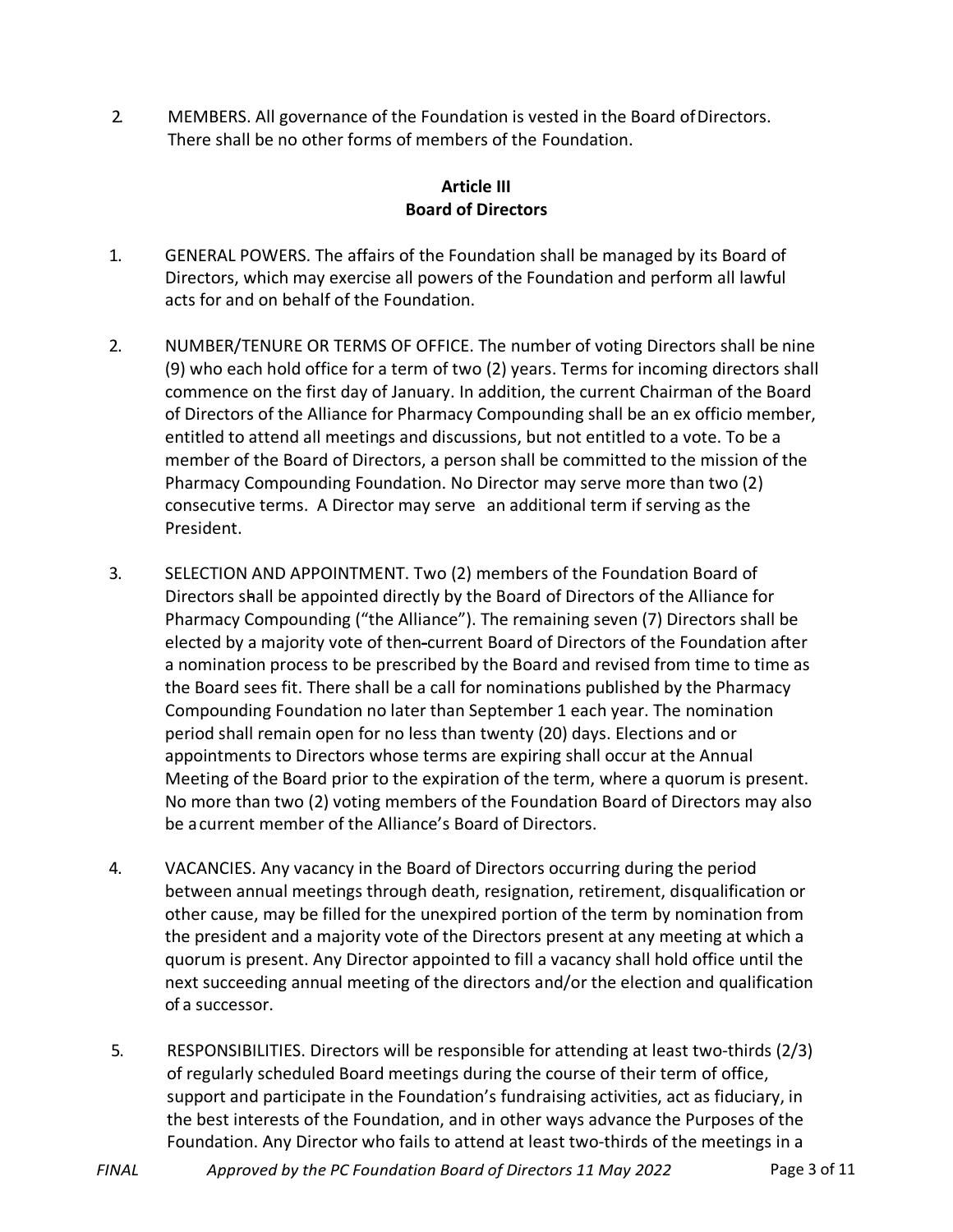calendar year or fails to perform any of the other duties described herein, regardless of the reason, may be removed by a majority vote of the Directors present at any meeting at which a quorum is present.

- 6. COMPENSATION OF DIRECTORS. Directors shall not receive any compensation for their services as Directors; but by resolution of the Board of Directors, any Director may be reimbursed for reasonable expenses incurred in pursuing the interests of the Foundation. Directors may provide compensated services to the Foundation, provided that they recuse themselves from any discussion or vote on these services, and those services are provided after a formal bid process in which they present a competitive offer.
- 7. ACTIONS OF BOARD WITHOUT A MEETING. Unless otherwise provided by these Bylaws, any action required or permitted to be taken at a meeting of the Board of Directors or of any committee thereof may be taken without a meeting if all the members of the Board of Directors (or committee) consent thereto in writing, and the writing or writings are filed with the minutes. In order for any motion to pass without a meeting and discussion it must pass by unanimous written consent by email. If a motion does not pass by unanimous consent, then discussion must be scheduled via in-person or virtual meeting.
- 8. VIRTUAL MEETINGS. Unless otherwise provided by these Bylaws, members of the Board of Directors of the Foundation, or any committee designated by the Board of Directors may participate in a meeting of the Board of the Directors or such committee by means of a conference telephone or other similar communications equipment provided that all persons participating in the meeting can simultaneously hear each other. Participation in a meeting pursuant to this Section shall constitute presence in person at such meeting.

## **Article IV Officers**

- 1. VOTING OFFICERS. Every two (2) years, the Foundation Board of Directors shall elect, from its current or former members, a President-elect and a Treasurer, who, along with the President, shall be referred to as "Voting Officers." All Voting Officers will serve two-year terms in their role. An additional year may be added to an expiring Director's term, without reappointment, at the discretion of the board to complete a term as Voting Officer. To be a Voting Officer, a person shall be committed to the mission of the Foundation and not be a concurrent Voting Officer on the Board of Directors of the Alliance for Pharmacy Compounding.
	- (a) PRESIDENT. The President shall preside over all meetings of the Board of Directors. The President may sign and execute necessary papers or other instruments of the Foundation when such action is in accord with the decisions and directions of the Board of Directors. The President shall from time to time submit to the Board of Directors suggestions and plans for the work and activities of the Foundation. The President shall serve a term of two years, after serving as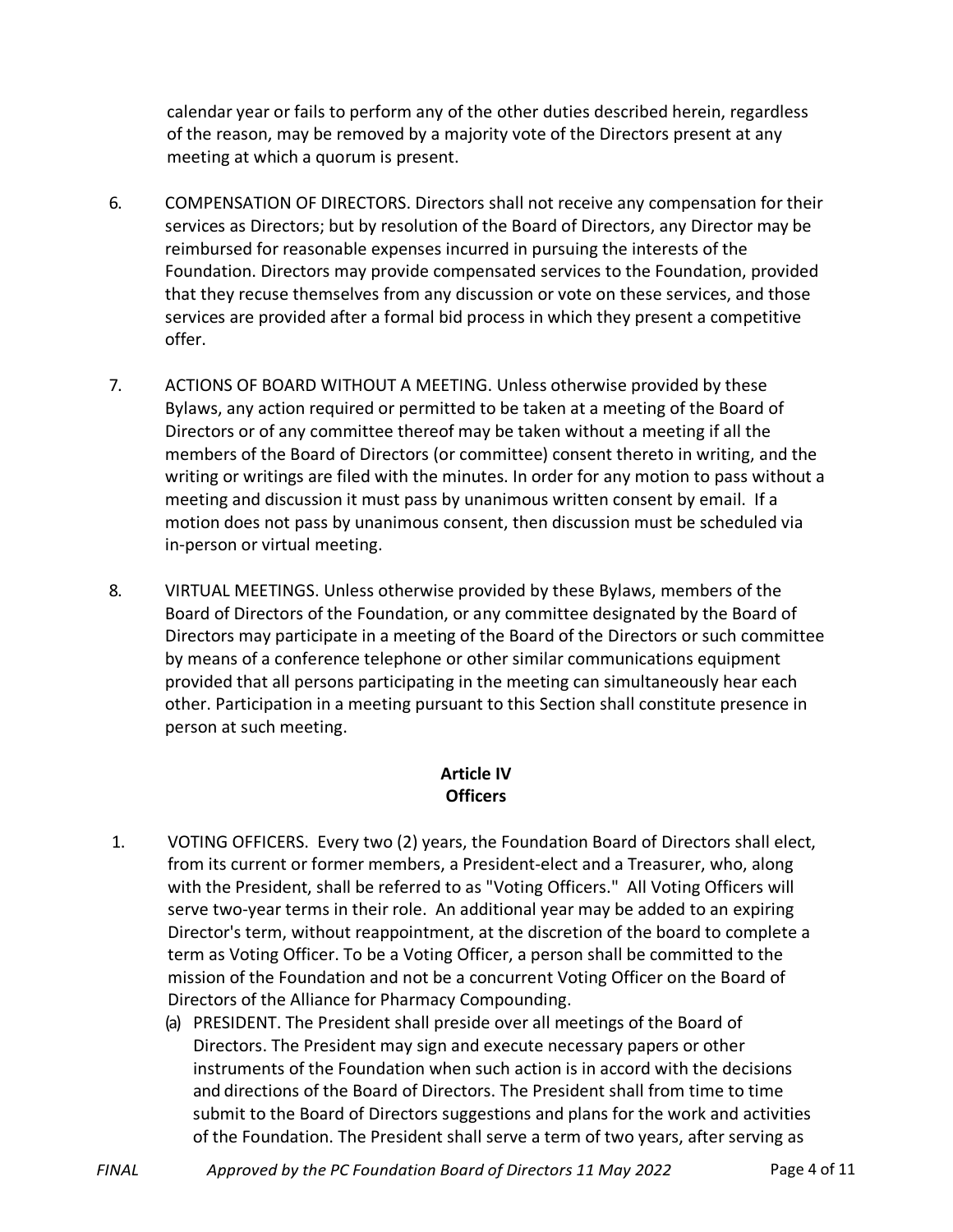President-elect. The President may not serve consecutive terms as President, but may continue on the Board if eligible.

- (b) PRESIDENT-ELECT. In the absence of the President, the President-elect shall assume the duties and responsibilities of that office. The President-elect shall serve a term of two years. At the end of the two-year term, the President-elect shall assume the position of President. In the event of a vacancy in the office of President, the President-elect shall assume the office of President for the remaining term of office and may continue to serve for the full two-year term as President as specified in this section.
- (c) TREASURER. The Treasurer shall serve as the Foundation's internal auditor. The Treasurer shall render statements of the accounts to the Board of Directors when requested to do so but not less than monthly. The Treasurer shall verify the accuracy of accounts of all money received and paid out, and upon request shall open the books to any member of the Board of Directors. The Treasurer shall serve a term of two years and may be re-elected for additional two-year terms.

#### 2. NONVOTING OFFICER.

(a) SECRETARY. Under a management services agreement with the Alliance for Pharmacy Compounding, the Alliance shall provide a designated staff member to serve as the Foundation's Secretary. A portion of the management fee paid to the Alliance will reflect that portion of the Secretary's compensation that is commensurate with the amount of time allotted for Foundation services. The Secretary shall attend all meetings and received notice thereof. The Secretary shall otherwise be a non-voting, ex officio member of the Board. The Secretary shall keep accurate minutes of the meetings of the Foundation Board of Directors and ensure that copies are sent to all members of the Board of Directors as soon as possible following such meetings. The Secretary will send out notices of all meetings and shall conduct the correspondence of the Foundation Board of Directors. The Secretary may also act as secretary of other such committees as may be appointed by the Board of Directors from time to time. The Secretary shall preserve all papers and archives of the Foundation and shall act as custodian of all property of the Foundation unless such custody is otherwise provided. The Secretary of the Foundation may execute all routine papers or other instruments of the Foundation and other documents as directed by the Board of Directors. The Secretary shall keep an accurate account of the expenditures and assure that reserve copies of all bills and vouchers, which may be subject to inspection by any member of the Board of Directors are properly stored. The Secretary will have no specified term or limit.

3. RESIGNATION AND REMOVAL. Any Officer may resign at any time. Any such resignation shall be made in writing by the resigning board member, and shall take effect at the time specified therein, or, if no time is specified, at the time of its receipt by the President or the Secretary. The acceptance of a resignation shall not be necessary to make it effective, unless expressly so provided in such resignation. Any Officer may be removed, with or without cause, at any meeting of the Board of Directors by a majority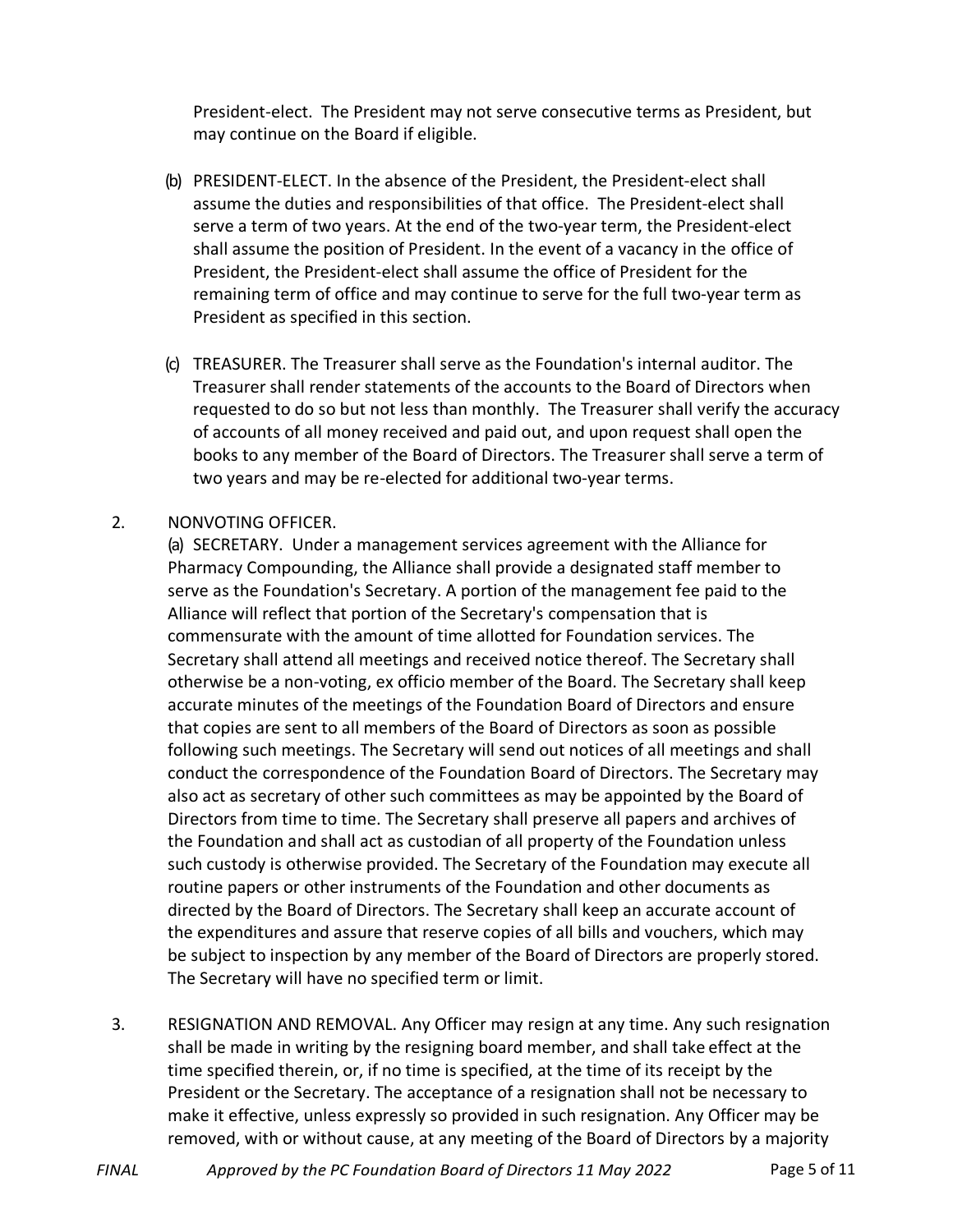vote of the Directors present at the meeting at which a quorum is present.

4. VACANCIES. Any Officer vacancy occurring during the period between annual meetings through death, resignation, retirement, disqualification or other cause, may be filled for the unexpired portion of the term by nomination from the Board of Directors and a majority vote of the Directors present at the meeting at which a quorum is present. Any Officer appointed to fill a vacancy shall hold office until the next succeeding Annual Meeting of the Directors and/or the election and qualification of a successor.

### **Article V Chief Executive Officer and Staff**

- 1. The Chief Executive Officer of the Alliance for Pharmacy Compounding (APC) shall serve as Chief Executive Officer of the Foundation, under a management services agreement negotiated and approved by the Foundation Board of Directors. The Chief Executive Officer shall be responsible for the operational and day-to-day management of the Directors, the Chief Executive Officer may authorize expenditures, enter into contracts and utilize resources of the Foundation as necessary to achieve the goals within the budget and policies established by the Board of Directors.
- 2. Staff. The Chief Executive Officer shall, under the direction of the Board of Directors, sub-contract for services deemed appropriate by the Board. In the event the position of Chief Executive Officer becomes vacant for any reason, the Board of Directors shall be empowered to appoint a qualified person to serve in the interim.

## **Article VI Meetings**

- 1. ANNUAL/REGULAR MEETINGS. The Annual Meeting of the Board of Directors shall be held at such a time and place to be fixed by the Board of Directors each year. At the Annual Meeting, the Board of Directors shall transact such business as may properly come before the meeting, including the election of new Board Members/Officers. The President may also call regular meetings of the Board of Directors in addition to the Annual Meeting for the purposes of conducting Foundation business. Any Director may move to close the meeting for executive session. The motion requires a second and a majority vote of the Directors present at the meeting at which a quorum is present. Meetings of the Board of Directors may be conducted through the use of telephone or any other means of communication by which all participating directors may simultaneously hear each other during the meeting.
- 2. SPECIAL/EMERGENCY MEETINGS. Special/emergency meetings may be calledat any time by the President or by resolution of the Board of Directors stating the objects of the proposed meeting.
- 3. NOTICE OF MEETINGS. Written notice of the time and place of holding any meeting of directors, and in the case of special meetings, the purpose thereof, shall be mailed to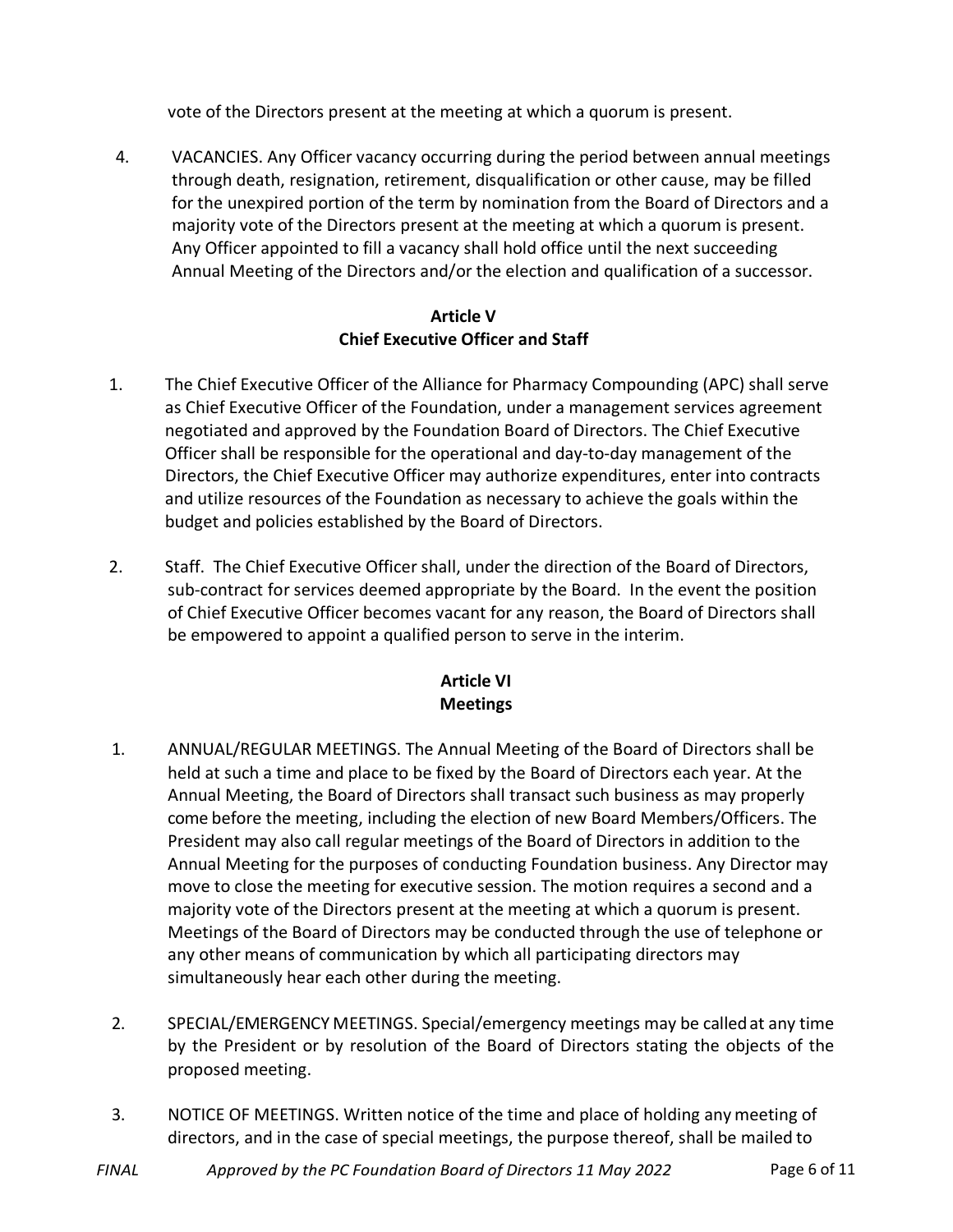each Director at the last known address as it appears on the records of the Foundation, either by U.S. Post Office or by electronic mail at least seven (7) days prior to meeting date for annual/regular meetings and at least one (1) business day prior to meeting date for special/emergency meetings.

- 4. QUORUM. A majority of the Board of Directors shall constitute a quorum forthe transaction of business at any meeting of the Board. Vacant positions are not counted toward a quorum.
- 5. VOTING. Each member of the Board of Directors shall be entitled to one vote. The act of a majority of the Directors present at a meeting at which a quorum is present shall be considered an act of the Board of Directors. The presiding officer may vote only in the case of a tie.
- 6. PRESIDING OFFICER AT MEETINGS; ORDER OF BUSINESS. The President shall preside at all meetings of the Board of Directors. In the absence of the President, the President-elect shall preside. In absence of both the President and the President-elect, a chairman for such meeting shall be chosen by the Directors present from among themselves.
- 7. SECRETARY AT MEETINGS; ORDER OF BUSINESS. The Secretary of the Foundation shall act as secretary of all meetings of the Board of Directors, but in the absence of the Secretary, the presiding officer shall appoint a secretary. At meetings of the Board of Directors, the presiding officer shall establish the order of business.
- 8. ANNUAL REPORT. The Board of Directors shall publish or cause to be published an annual report setting forth important items in the operation of the Foundation and shall make copies of such report obtainable upon request to the Secretary of the Foundation.

#### **Article VII Committees**

- 1. COMMITTEES OF THE FOUNDATION
	- (a) Standing Committees
		- (1) Executive Committee. The Executive Committee shall be comprised of the Officers of the Pharmacy Compounding Foundation Board of Directors. The Executive Committee shall have such powers and duties as may be delegated to it by the Board of Directors except those required by law to be performed by the Board of Directors. Meetings of the Executive Committee shall be held at the call of the President who will serve as Chair of the Committee. Three (3) members of the Executive Committee shall constitute a quorum.
		- (2) Finance Committee. The President, President-elect, and Treasurer shall be
- *FINAL Approved by the PC Foundation Board of Directors 11 May 2022* Page 7 of 11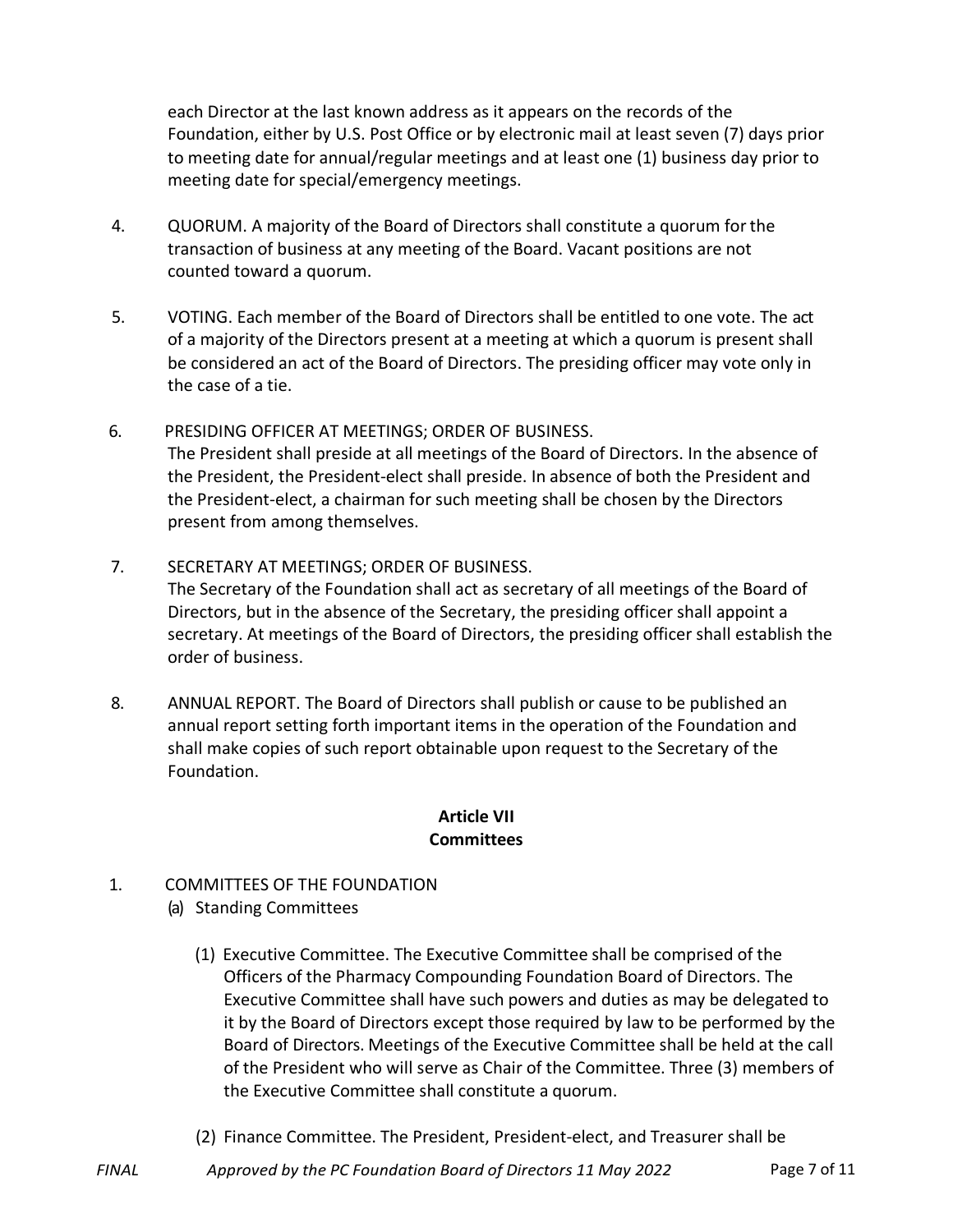the members of this committee and any other Board members or other persons as the Board shall see fit. The Finance Committee shall develop an annual budget for the operations of the Foundation seven (7) days prior to the Fall meeting for review and approval by the Board, and review and present the financial statements of the Foundation to the Board at scheduled meetings.

- (3) Nominating Committee. Three (3) members of the Foundation Board of Directors appointed by the President shall constitute a Nominating Committee. The Nominating Committee shall be responsible for vetting candidates and shall present a slate of nominated individuals to serve on the Foundation Board to the Board of Directors no less than seven (7) days prior to the annual meeting.
- (4) Bylaws and Governance Committee. At least three (3) members, one of which is the immediate Past President at least two board members plus any others the President may wish to appoint shall constitute a Bylaws and Governance Committee.
- (b) Other Committees.

Other committees not having and exercising the authority of the Board of Directors in the management of the Foundation may be designated by a resolution adopted by the Board of Directors. Except as otherwise provided in such resolution, members of each such committee may or may not be members of the Board of Directors. Members of such committees shall be appointed by the Board of Directors or the President. At least one member of each committee must be a member of the Board of Directors.

- 2. CHAIR. One member of each committee shall be designated as the Chair by the President or Board of Directors. The President or Board of Directors may also choose to designate a vice chair or co-chair for succession purposes.
- 3. VACANCIES. In the event of a vacancy on any committee, the President or Board of Directors may appoint a replacement.
- 5. RULES. Rules adopted by each committee for its own governance shall bereviewed and adopted as applicable by the Board of Directors.
- 6. CONDUCT. All Committee members, staff, and Directors will agree to abide by the Foundations Policies to include, but not limited to policies related to Conflict of Interest, Antitrust, Fiduciary Duty, Confidentiality and Rules of Conduct.

#### **Article VIII Financial Policy and Administration**

1. FISCAL AND ELECTIVE YEARS. The fiscal and elective years of the Foundation shall be the calendar year.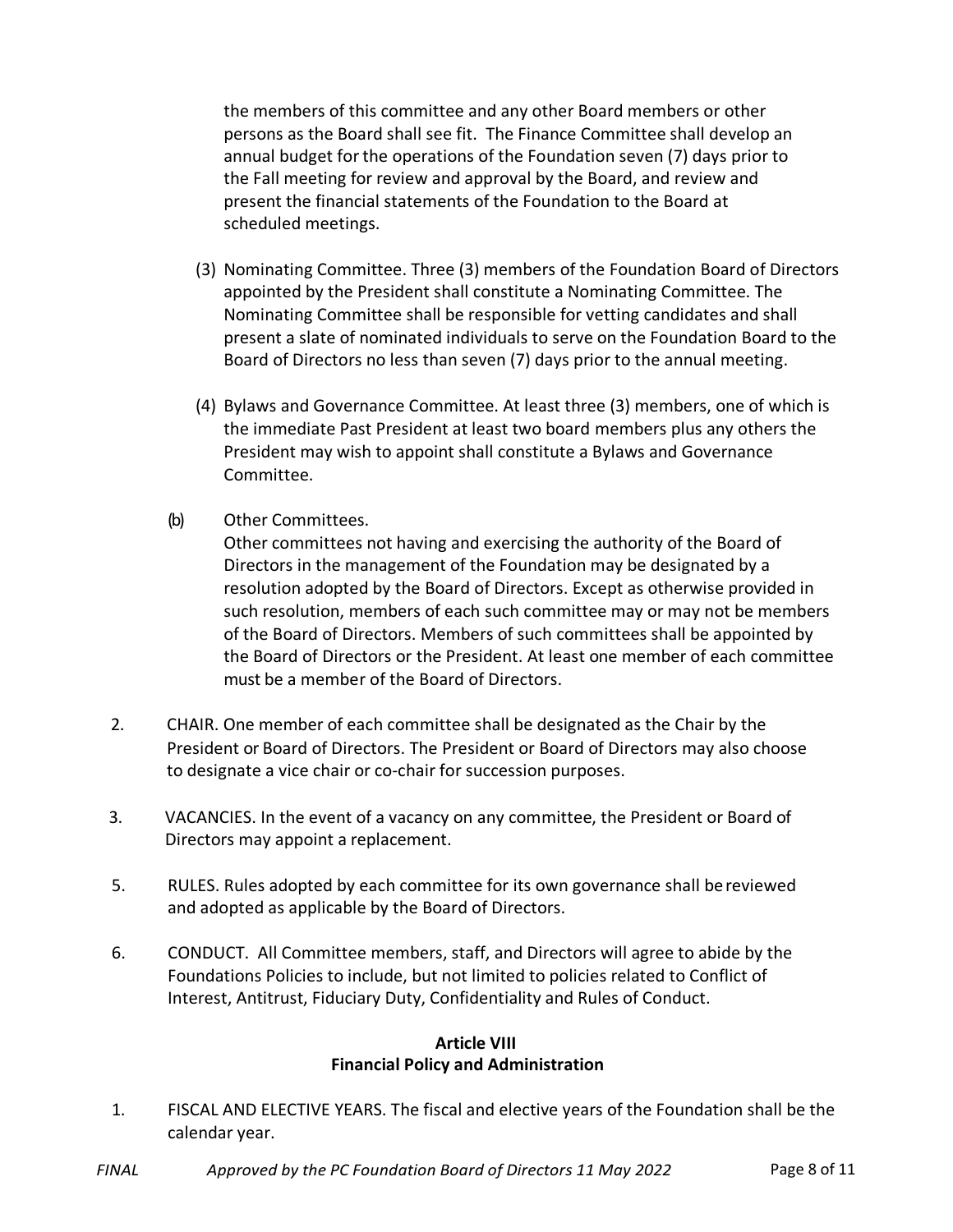- 2. AUDITING OR REVIEW OF ACCOUNTS. All accounts of the Foundation shall be reviewed at least every three (3) months by a Certified Public Accountant and reported to the Board of Directors, which will be reviewed at every regular Board meeting. A balance sheet audit shall be done annually with a full audit occurring at least every three (3) years by a Certified Public Accountant and reported to the Board of Directors.
- 3. CONTRACTS. The Board of Directors may authorize any officer or agent, including the Secretary or Chief Executive Officer, to enter into any contract or execute and deliver any instrument in the name of and on behalf of the Foundation and such authority may be general or confined to specific instances.
- 4. CHECKS, DRAFTS, ETC. All checks, drafts, or other orders for the payment of money, notes, or other evidences of indebtedness issued in the name of the Foundation shall bear the signature of one of the following three (3) Officers: President, President-elect or Treasurer, or the Chief Executive Officer only after approval from one of the three (3) Officers.
- 5. FUNDS. All funds of the Foundation shall be deposited in the name of the PHARMACY COMPOUNDING FOUNDATION and may be apportioned and classified as directed by the Board of Directors.
- 6. GIFTS. The Board of Directors may accept or refuse on behalf of the Foundation any contribution, gift, bequest, or device for the general purposes or for any special purpose of the Foundation.
- 7. SECURITIES. All securities belonging to the Foundation shall be held in the name of, or for the account of, the PHARMACY COMPOUNDING FOUNDATION. Such securities shall be protected by deposit, in a safe deposit vault, or by other such means as the Board of Directors may direct. Any and all shares of stocks, bonds, debentures, or other securities now or hereinafter owned of record or beneficially by the Foundation may be sold or assigned by resolution of the Board of Directors, such authority may be designated to a professional portfolio manager by resolution of the Board of Directors.
- 8. RECORDKEEPING. The Foundation shall keep correct and complete books and records of accounts, shall also keep minutes of the proceedings of its Board of Directors and committees having any of the authority of the Board of Directors, and shall keep at the registered or principal office a record giving the names and addresses of the members of the Board of Directors. All books and records of the Foundation may be inspected by any member of the Board of Directors, his agent or attorney for any proper purpose at any reasonable time.

## **Article IX Dissolution**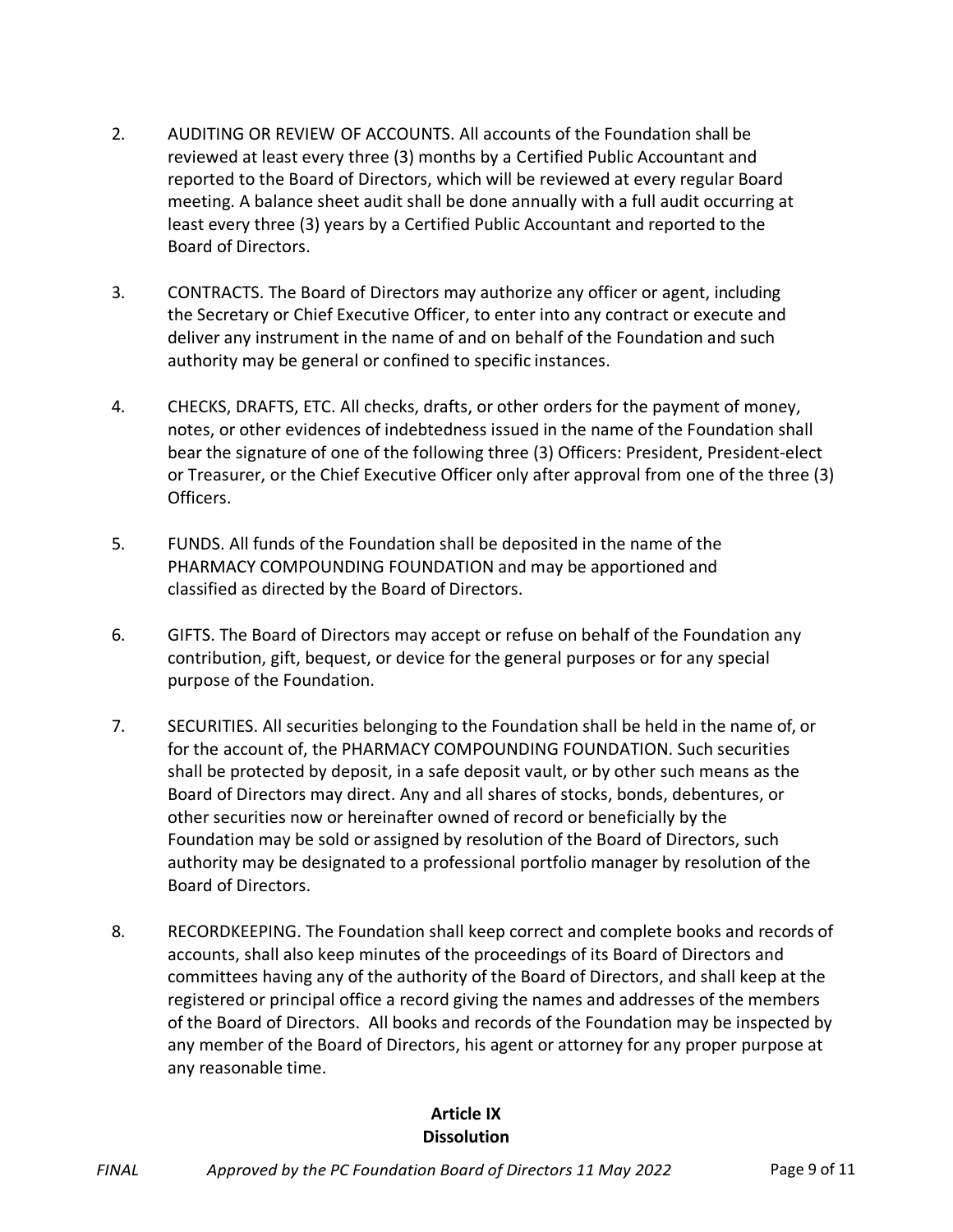- 1. VOTE REQUIRED. The Foundation may dissolve only upon a vote to dissolve supported by no less than two thirds (2/3) of the members of the Foundation's Board of Directors.
- 2. LIQUIDATION. Upon a vote to dissolve, when it has, or is entitled to, any interest in any funds or property of any kind, real, personal or mixed, such funds or property or rights thereto shall not be transferred to private ownership, but the Board of Directors, after paying or making provision for the payment of all liabilities of the Foundation, shall transfer and set over such property to the Alliance for Pharmacy Compounding, or another organization which is exempt from federal income taxation under section  $501(c)(3)$  of the Code or corresponding provisions hereafter in effect, and which is engaged in activities substantially similar to those of the Foundation carried out in furtherance of the purposes specified in Article I, or, if none is then in existence, then such funds or property or rights thereto shall be transferred and set over in such manner and to such organization (or organizations) which shall at such time or dissolution qualify as an organization (or organizations) exempt from federal income taxation under section 501(a) of the Code, or corresponding provisions hereafter in effect, as an organization (organizations) described in section 501(c)(3) of the Code, or corresponding provisions hereafter in effect, as the Board of Directors in its sole discretion shall determine.

## **Article X Indemnification**

- 1. INDEMNITY. The Foundation shall indemnify and hold harmless the Foundation's Directors, officers, and employees (each, an "Indemnitee") from and against any and all losses, claims, demands, costs, damages, liabilities, joint and several, expenses of any nature (include attorneys' fees and disbursements), judgments, fines, settlements, penalties and other expenses actually and reasonably incurred by the Indemnitee in connection with any and all claims, demands, actions, suits, or proceedings, civil, criminal, administrative or investigative, in which the Indemnitee may be involved, or threatened to be involved, as a party or otherwise arising out of the business of the Foundation, provided (i) the Indemnitee's conduct did not constitute willful misconduct or recklessness, (ii) the Indemnitee acted in good faith and in a manner he, she or it reasonably believed to be in, or not opposed to, the best interests of the Foundation and within the scope of such Indemnitee's authority, and (iii) with respect to criminal, investigative or administrative proceeding, the Indemnitee had no reasonable cause to believe its conducts was unlawful. The termination of any action, suit, or proceeding by settlement or plea or the equivalent, shall not, in and of itself, create a presumption or otherwise constitute evident that the Indemnitee acted in a manner contrary to that specified above.
- 2. ADVANCEMENT OF FEES AND EXPENSES. The Foundation, at its discretion, may advance expenses incurred by an Indemnitee in defending any claim, demand, action, suit, or proceeding subject to this Article prior to the final disposition of such claim, demand, action, suit, or proceeding, provided that the Foundation receives an undertaking by the